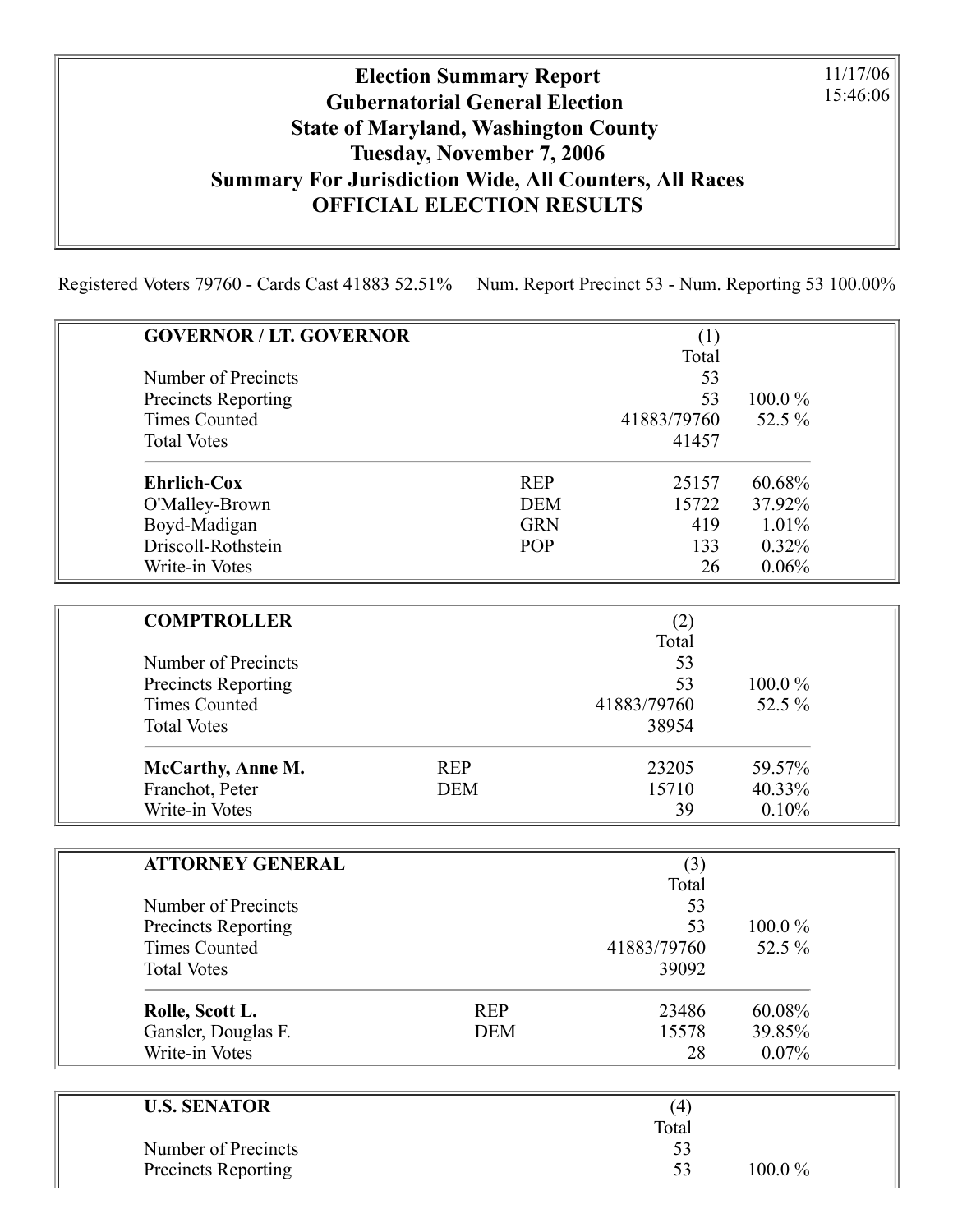| <b>Times Counted</b><br><b>Total Votes</b>  |            | 41883/79760<br>41293 | 52.5 % |
|---------------------------------------------|------------|----------------------|--------|
| Steele, Michael S.                          | <b>REP</b> | 24773                | 59.99% |
| Cardin, Ben                                 | <b>DEM</b> | 15921                | 38.56% |
| Zeese, Kevin                                | <b>GRN</b> | 582                  | 1.41%  |
| Write-in Votes                              |            | 17                   | 0.04%  |
|                                             |            |                      |        |
| <b>U.S. CONGRESS 06</b>                     |            | (5)                  |        |
|                                             |            | Total                |        |
| Number of Precincts                         |            | 53                   |        |
| Precincts Reporting                         |            | 53                   | 100.0% |
| <b>Times Counted</b>                        |            | 41883/79760          | 52.5 % |
| <b>Total Votes</b>                          |            | 40941                |        |
| Bartlett, Roscoe G.                         | <b>REP</b> | 22796                | 55.68% |
| Duck, Andrew James                          | <b>DEM</b> | 17362                | 42.41% |
| Kozak, Robert E.                            | <b>GRN</b> | 768                  | 1.88%  |
| Write-in Votes                              |            | 15                   | 0.04%  |
| <b>STATE SENATOR 01</b>                     |            | (6)                  |        |
|                                             |            | Total                |        |
| Number of Precincts                         |            | 7                    |        |
| Precincts Reporting                         |            | 7                    | 100.0% |
| <b>Times Counted</b>                        |            | 4375/8331            | 52.5 % |
| <b>Total Votes</b>                          |            | 3931                 |        |
| <b>Edwards, George C.</b>                   | <b>REP</b> | 2743                 | 69.78% |
| Conlon, Thomas F.                           | <b>DEM</b> | 1185                 | 30.15% |
| Write-in Votes                              |            | 3                    | 0.08%  |
|                                             |            |                      |        |
| <b>STATE SENATOR 02</b>                     |            | (7)<br>Total         |        |
| Number of Precincts                         |            | 47                   |        |
|                                             |            | 47                   | 100.0% |
| Precincts Reporting<br><b>Times Counted</b> |            | 36869/70264          | 52.5 % |
| <b>Total Votes</b>                          |            | 29220                |        |
|                                             |            |                      |        |
| Munson, Donald F.                           | <b>REP</b> | 28900                | 98.90% |
| Write-in Votes                              |            | 320                  | 1.10%  |
| <b>STATE SENATOR 03</b>                     |            | (8)                  |        |
|                                             |            | Total                |        |
| Number of Precincts                         |            | $\mathcal{L}$        |        |
| Precincts Reporting                         |            | 5                    | 100.0% |
| <b>Times Counted</b>                        |            | 639/1165             | 54.8%  |
| <b>Total Votes</b>                          |            | 614                  |        |
| Mooney, Alex X.                             | <b>REP</b> | 339                  | 55.21% |
|                                             |            |                      |        |
| Greenway, Candy                             | <b>DEM</b> | 275                  | 44.79% |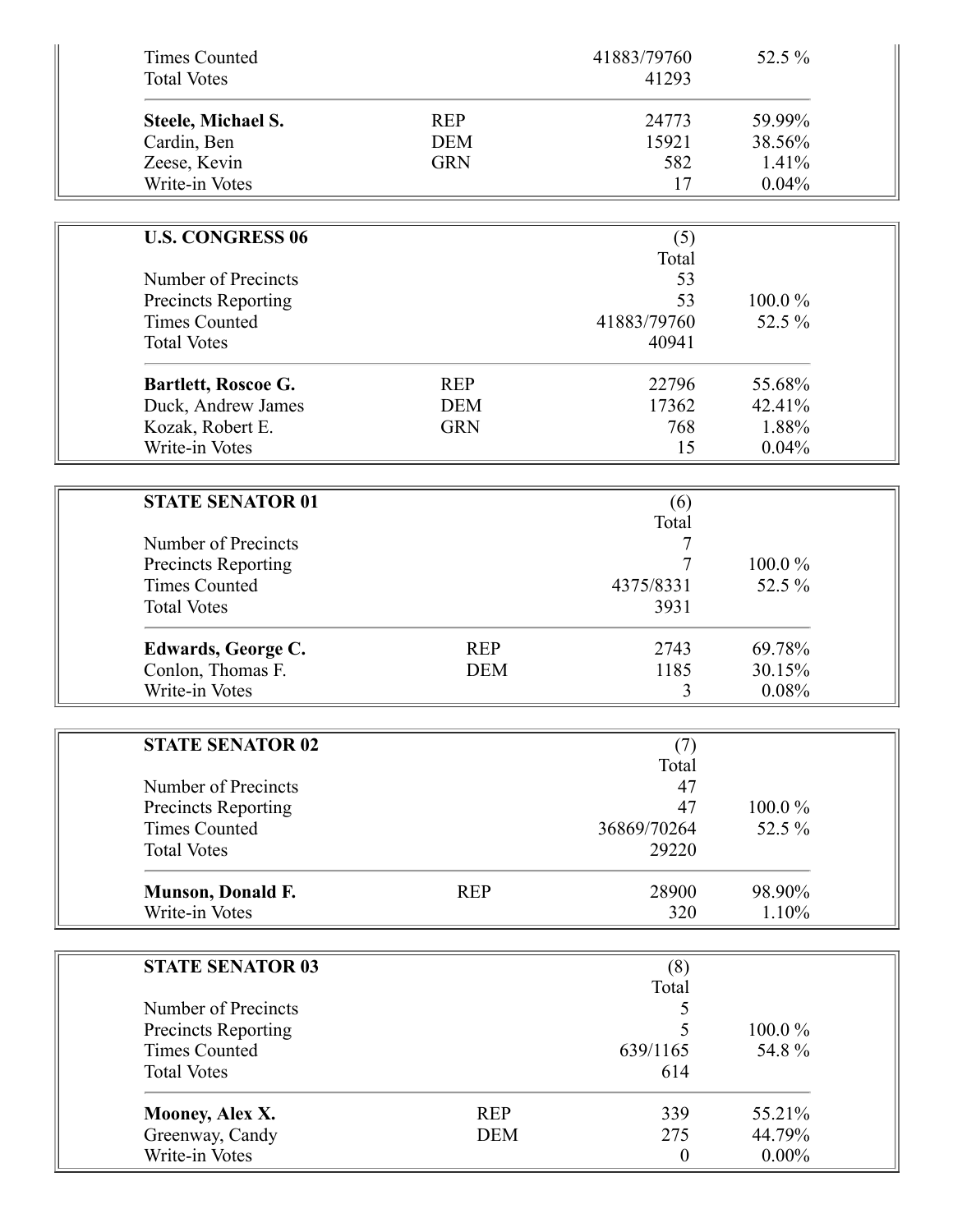| <b>HOUSE OF DELEGATES 01C</b>               |            | (9)            |                 |  |
|---------------------------------------------|------------|----------------|-----------------|--|
|                                             |            | Total          |                 |  |
| Number of Precincts                         |            |                |                 |  |
| <b>Precincts Reporting</b>                  |            | $\overline{7}$ | 100.0%          |  |
| <b>Times Counted</b>                        |            | 4375/8331      | 52.5 %          |  |
| <b>Total Votes</b>                          |            | 4294           |                 |  |
|                                             |            |                |                 |  |
| <b>Myers, LeRoy</b>                         | <b>REP</b> | 3209           | 74.73%          |  |
| Grim, Brian K.                              | <b>DEM</b> | 1081           | 25.17%          |  |
| Write-in Votes                              |            | $\overline{4}$ | 0.09%           |  |
|                                             |            |                |                 |  |
| <b>HOUSE OF DELEGATES 02A</b>               |            | (10)           |                 |  |
|                                             |            | Total          |                 |  |
| Number of Precincts                         |            | 18             |                 |  |
| <b>Precincts Reporting</b>                  |            | 18             | $100.0\%$       |  |
| <b>Times Counted</b>                        |            | 14784/26560    | 55.7%           |  |
| <b>Total Votes</b>                          |            | 11770          |                 |  |
|                                             |            |                |                 |  |
| McKee, Robert A.                            | <b>REP</b> | 11676          | 99.20%          |  |
| Write-in Votes                              |            | 94             | 0.80%           |  |
|                                             |            |                |                 |  |
| <b>HOUSE OF DELEGATES 02B</b>               |            | (11)           |                 |  |
|                                             |            | Total          |                 |  |
| Number of Precincts                         |            | 15             |                 |  |
| Precincts Reporting                         |            | 15             | $100.0\%$       |  |
| <b>Times Counted</b>                        |            | 12610/22674    | 55.6%           |  |
| <b>Total Votes</b>                          |            | 9707           |                 |  |
|                                             |            |                |                 |  |
| <b>Shank, Christopher B</b>                 | <b>REP</b> | 9606           | 98.96%          |  |
| Write-in Votes                              |            | 101            | 1.04%           |  |
|                                             |            |                |                 |  |
| <b>HOUSE OF DELEGATES 02C</b>               |            | (12)           |                 |  |
|                                             |            | Total          |                 |  |
| Number of Precincts                         |            | 20             |                 |  |
| Precincts Reporting                         |            | 20             | 100.0%          |  |
| <b>Times Counted</b>                        |            | 9475/21030     | 45.1 %          |  |
| <b>Total Votes</b>                          |            | 9181           |                 |  |
|                                             |            |                |                 |  |
| Muldowney, Paul                             | <b>REP</b> | 4078           | 44.42%          |  |
| Donoghue, John P.                           | <b>DEM</b> | 5099           | 55.54%          |  |
| Write-in Votes                              |            | 4              | 0.04%           |  |
|                                             |            |                |                 |  |
|                                             |            |                |                 |  |
| <b>HOUSE OF DELEGATES 03B</b>               |            | (13)           |                 |  |
|                                             |            | Total          |                 |  |
| Number of Precincts                         |            | 5<br>5         |                 |  |
| Precincts Reporting<br><b>Times Counted</b> |            | 639/1165       | 100.0%<br>54.8% |  |
| <b>Total Votes</b>                          |            | 615            |                 |  |
|                                             |            |                |                 |  |
| Weldon, Richard B. J                        | <b>REP</b> | 353            | 57.40%          |  |
|                                             |            |                |                 |  |
|                                             |            |                |                 |  |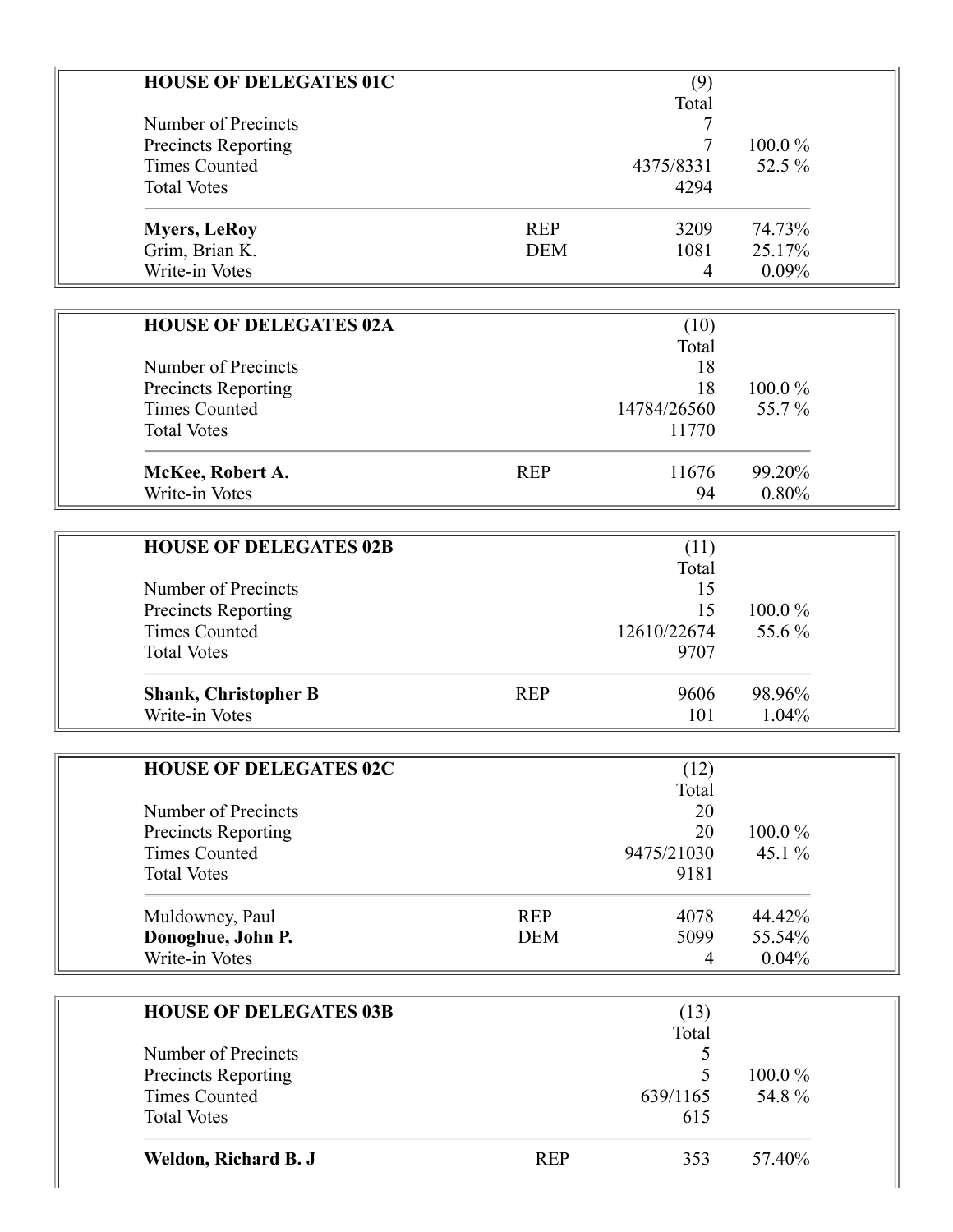| Gilligan, Paul<br>Write-in Votes   |            | <b>DEM</b> | 262<br>$\boldsymbol{0}$ | 42.60%<br>$0.00\%$ |  |
|------------------------------------|------------|------------|-------------------------|--------------------|--|
|                                    |            |            |                         |                    |  |
| <b>COUNTY COMMISSIONER</b>         |            |            | (14)                    |                    |  |
|                                    |            |            | Total                   |                    |  |
| Number of Precincts                |            |            | 53                      |                    |  |
| <b>Precincts Reporting</b>         |            |            | 53                      | 100.0%             |  |
| <b>Times Counted</b>               |            |            | 41883/79760             | 52.5 %             |  |
| <b>Total Votes</b>                 |            |            | 180250                  |                    |  |
| <b>Baker, Terry Lee</b>            |            | <b>REP</b> | 20714                   | 11.49%             |  |
| <b>Barr, John Franklin</b>         |            | <b>REP</b> | 23041                   | 12.78%             |  |
| Kercheval, James F.                |            | <b>REP</b> | 19419                   | 10.77%             |  |
| Munson, John C.                    |            | <b>REP</b> | 16195                   | 8.98%              |  |
| <b>Wivell, William Jose</b>        |            | <b>REP</b> | 20105                   | 11.15%             |  |
| Aleshire, Kristin B.               |            | <b>DEM</b> | 18557                   | 10.30%             |  |
| Brightman, Donna L.                |            | <b>DEM</b> | 16717                   | 9.27%              |  |
| Hardin, J. Herbert                 |            | <b>DEM</b> | 14474                   | 8.03%              |  |
| Hendershot, N. Linn                |            | <b>DEM</b> | 14610                   | 8.11%              |  |
| Swartz, Paul L.                    |            | <b>DEM</b> | 16239                   | 9.01%              |  |
| Write-in Votes                     |            |            | 179                     | 0.10%              |  |
|                                    |            |            |                         |                    |  |
| <b>JUDGE CIRCUIT COURT 04</b>      |            |            | (15)                    |                    |  |
|                                    |            |            | Total                   |                    |  |
| Number of Precincts                |            |            | 53                      |                    |  |
| <b>Precincts Reporting</b>         |            |            | 53                      | 100.0%             |  |
| <b>Times Counted</b>               |            |            | 41883/79760             | 52.5 %             |  |
| <b>Total Votes</b>                 |            |            | 32632                   |                    |  |
| Long, M. Kenneth Jr.               |            |            | 32516                   | 99.64%             |  |
| Write-in Votes                     |            |            | 116                     | 0.36%              |  |
|                                    |            |            |                         |                    |  |
| <b>JUDGE SPEC APPEAL AT LG</b>     |            |            | (16)                    |                    |  |
|                                    |            |            | Total                   |                    |  |
| Number of Precincts                |            |            | 53                      |                    |  |
| <b>Precincts Reporting</b>         |            |            | 53                      | $100.0\%$          |  |
| <b>Times Counted</b>               |            |            | 41883/79760             | 52.5 %             |  |
| <b>Total Votes</b>                 |            |            | 31835                   |                    |  |
| <b>YES Hollander, Ellen</b>        |            |            | 28463                   | 89.41%             |  |
| NO Hollander, Ellen                |            |            | 3372                    | 10.59%             |  |
|                                    |            |            |                         |                    |  |
| <b>TREASURER</b>                   |            |            | (17)                    |                    |  |
|                                    |            |            | Total                   |                    |  |
| Number of Precincts                |            |            | 53                      |                    |  |
| <b>Precincts Reporting</b>         |            |            | 53                      | 100.0%             |  |
| <b>Times Counted</b>               |            |            | 41883/79760             | 52.5 %             |  |
| <b>Total Votes</b>                 |            |            | 33170                   |                    |  |
|                                    |            |            |                         |                    |  |
| Hershey, Todd L.<br>Write-in Votes | <b>DEM</b> |            | 33017<br>153            | 99.54%<br>0.46%    |  |
|                                    |            |            |                         |                    |  |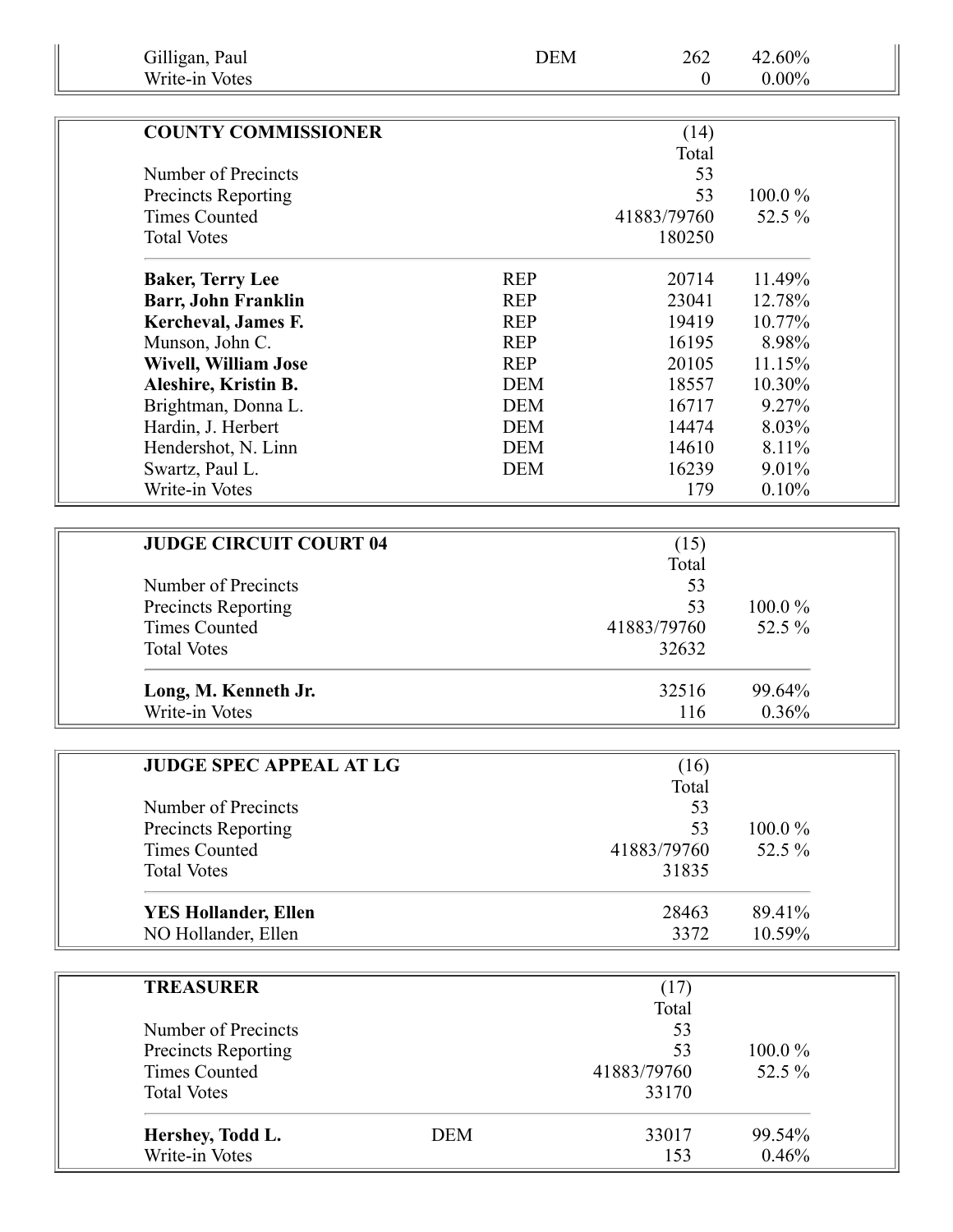| <b>STATE'S ATTORNEY</b>           |            | (18)        |        |  |
|-----------------------------------|------------|-------------|--------|--|
|                                   |            | Total       |        |  |
| Number of Precincts               |            | 53          |        |  |
| <b>Precincts Reporting</b>        |            | 53          | 100.0% |  |
| <b>Times Counted</b>              |            | 41883/79760 | 52.5 % |  |
| <b>Total Votes</b>                |            | 39350       |        |  |
| <b>Strong, Charles Prat</b>       | <b>REP</b> | 22898       | 58.19% |  |
| Joyce, Jerome J.                  | <b>DEM</b> | 16405       | 41.69% |  |
| Write-in Votes                    |            | 47          | 0.12%  |  |
|                                   |            |             |        |  |
| <b>CLERK CIRCUIT COURT</b>        |            | (19)        |        |  |
|                                   |            | Total       |        |  |
| Number of Precincts               |            | 53          |        |  |
| Precincts Reporting               |            | 53          | 100.0% |  |
| <b>Times Counted</b>              |            | 41883/79760 | 52.5 % |  |
| <b>Total Votes</b>                |            | 39063       |        |  |
|                                   |            |             |        |  |
| Pletcher, Ernest E.               | <b>REP</b> | 12641       | 32.36% |  |
| Weaver, Dennis J.                 | <b>DEM</b> | 26413       | 67.62% |  |
| Write-in Votes                    |            | 9           | 0.02%  |  |
|                                   |            |             |        |  |
| <b>REGISTER OF WILLS</b>          |            | (20)        |        |  |
|                                   |            | Total       |        |  |
| Number of Precincts               |            | 53          |        |  |
| <b>Precincts Reporting</b>        |            | 53          | 100.0% |  |
| <b>Times Counted</b>              |            | 41883/79760 | 52.5 % |  |
| <b>Total Votes</b>                |            | 37942       |        |  |
|                                   |            |             |        |  |
| Miller, Kevin M.                  | <b>REP</b> | 16151       | 42.57% |  |
| Bloyer, John R. II                | <b>DEM</b> | 21777       | 57.40% |  |
| Write-in Votes                    |            | 14          | 0.04%  |  |
|                                   |            |             |        |  |
| <b>JUDGE ORPHANS COURT</b>        |            | (21)        |        |  |
|                                   |            | Total       |        |  |
| Number of Precincts               |            | 53          |        |  |
| Precincts Reporting               |            | 53          | 100.0% |  |
| <b>Times Counted</b>              |            | 41883/79760 | 52.5 % |  |
| <b>Total Votes</b>                |            | 88568       |        |  |
| Bastian, Gloria A.                | <b>REP</b> | 19737       | 22.28% |  |
| Eichelberger, Joseph              | <b>REP</b> | 20349       | 22.98% |  |
| Shriver, John M.                  | <b>REP</b> | 20274       | 22.89% |  |
| Faith, Joseph Dale                | <b>DEM</b> | 14667       | 16.56% |  |
|                                   | <b>DEM</b> | 13442       | 15.18% |  |
| Tubaugh, Samuel<br>Write-in Votes |            | 99          | 0.11%  |  |
|                                   |            |             |        |  |
|                                   |            |             |        |  |
| <b>SHERIFF</b>                    |            | (22)        |        |  |

| <b>SHERIFF</b>      | (22)  |
|---------------------|-------|
|                     | Total |
| Number of Precincts | 53    |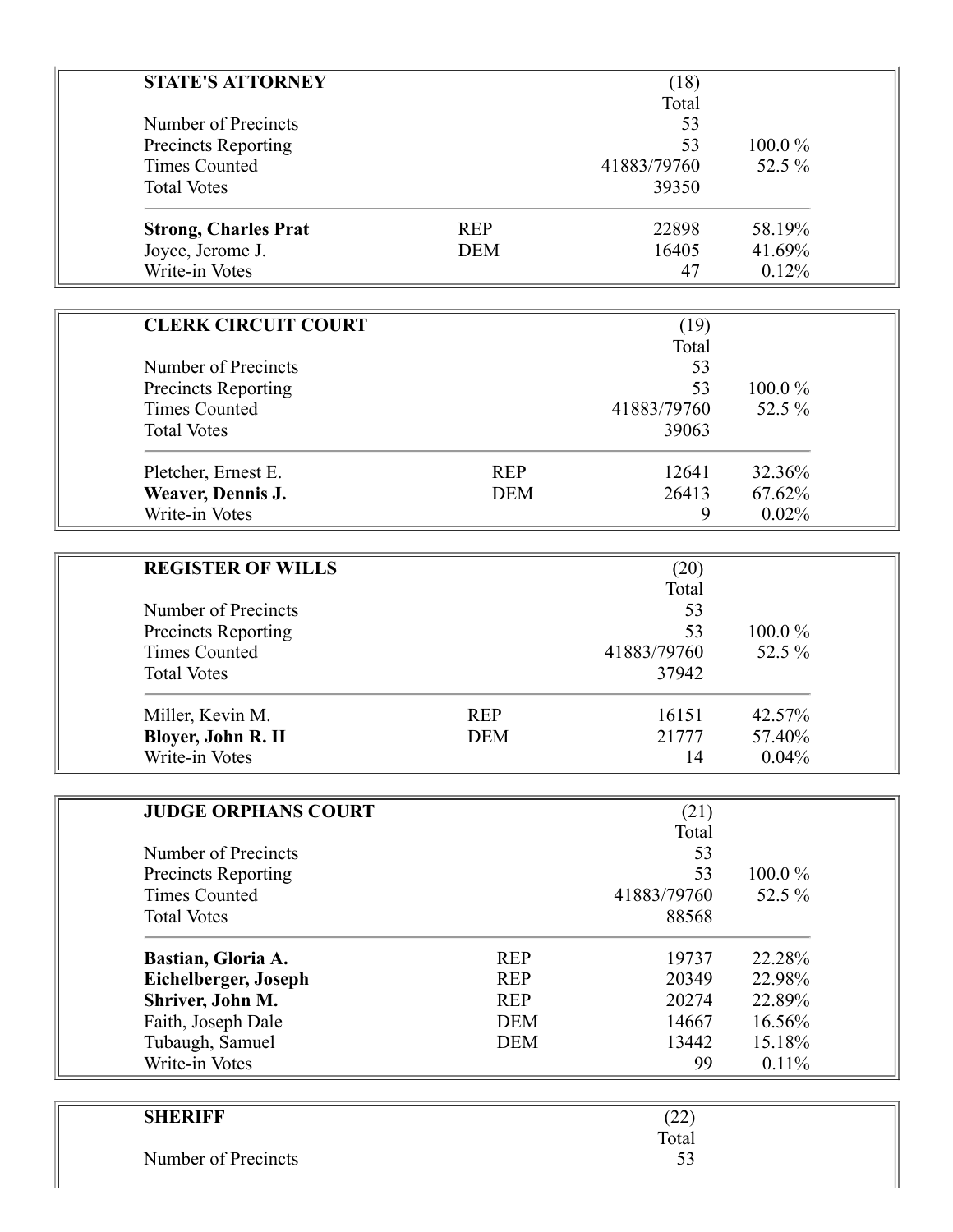| Precincts Reporting<br><b>Times Counted</b><br><b>Total Votes</b>  |                          | 53<br>41883/79760<br>40128 | 100.0%<br>52.5 %          |  |
|--------------------------------------------------------------------|--------------------------|----------------------------|---------------------------|--|
| Poffenberger, Rich<br><b>Mullendore, Douglas</b><br>Write-in Votes | <b>REP</b><br><b>DEM</b> | 16396<br>23697<br>35       | 40.86%<br>59.05%<br>0.09% |  |
|                                                                    |                          |                            |                           |  |
| <b>BOARD OF EDUCATION</b>                                          |                          | (23)                       |                           |  |
|                                                                    |                          | Total                      |                           |  |
| Number of Precincts                                                |                          | 53                         |                           |  |
| Precincts Reporting                                                |                          | 53                         | 100.0%                    |  |
| <b>Times Counted</b>                                               |                          | 41883/79760                | 52.5 %                    |  |
| <b>Total Votes</b>                                                 |                          | 90323                      |                           |  |
| <b>Bailey, Paul W.</b>                                             |                          | 17700                      | 19.60%                    |  |
| <b>Callaham, Ruth Anne</b>                                         |                          | 18697                      | 20.70%                    |  |
| Fischer, Jacqueline                                                |                          | 13735                      | 15.21%                    |  |
| Kretzer, Wayne McAr                                                |                          | 11537                      | 12.77%                    |  |
| Powers, Virginia Zam                                               |                          | 12117                      | 13.42%                    |  |
| <b>Staley, William H.</b>                                          |                          | 16368                      | 18.12%                    |  |
| Write-in Votes                                                     |                          | 169                        | 0.19%                     |  |
|                                                                    |                          |                            |                           |  |
|                                                                    |                          |                            |                           |  |
| <b>STATE QUESTION 01</b>                                           |                          | (24)                       |                           |  |
| Number of Precincts                                                |                          | Total<br>53                |                           |  |
|                                                                    |                          | 53                         | 100.0%                    |  |
| <b>Precincts Reporting</b><br><b>Times Counted</b>                 |                          | 41883/79760                | 52.5 %                    |  |
| <b>Total Votes</b>                                                 |                          | 36372                      |                           |  |
|                                                                    |                          |                            |                           |  |
| <b>For the Constitution</b>                                        |                          | 30604                      | 84.14%                    |  |
| <b>Against the Constitu</b>                                        |                          | 5768                       | 15.86%                    |  |
|                                                                    |                          |                            |                           |  |
| <b>STATE QUESTION 02</b>                                           |                          | (25)                       |                           |  |
|                                                                    |                          | Total                      |                           |  |
| Number of Precincts                                                |                          | 53                         |                           |  |
| <b>Precincts Reporting</b>                                         |                          | 53                         | $100.0\%$                 |  |
| <b>Times Counted</b>                                               |                          | 41883/79760                | 52.5 %                    |  |
| <b>Total Votes</b>                                                 |                          | 30235                      |                           |  |
|                                                                    |                          |                            |                           |  |
| <b>For the Constitution</b>                                        |                          | 22359                      | 73.95%                    |  |
| <b>Against the Constitu</b>                                        |                          | 7876                       | 26.05%                    |  |
|                                                                    |                          |                            |                           |  |
| <b>STATE QUESTION 03</b>                                           |                          | (26)                       |                           |  |
|                                                                    |                          | Total                      |                           |  |
| Number of Precincts                                                |                          | 53                         |                           |  |
|                                                                    |                          |                            |                           |  |
|                                                                    |                          |                            |                           |  |
| Precincts Reporting                                                |                          | 53                         | 100.0%                    |  |
| <b>Times Counted</b>                                               |                          | 41883/79760                | 52.5 %                    |  |
| <b>Total Votes</b>                                                 |                          | 33906                      |                           |  |
| <b>For the Constitution</b>                                        |                          | 22205                      | 65.49%                    |  |